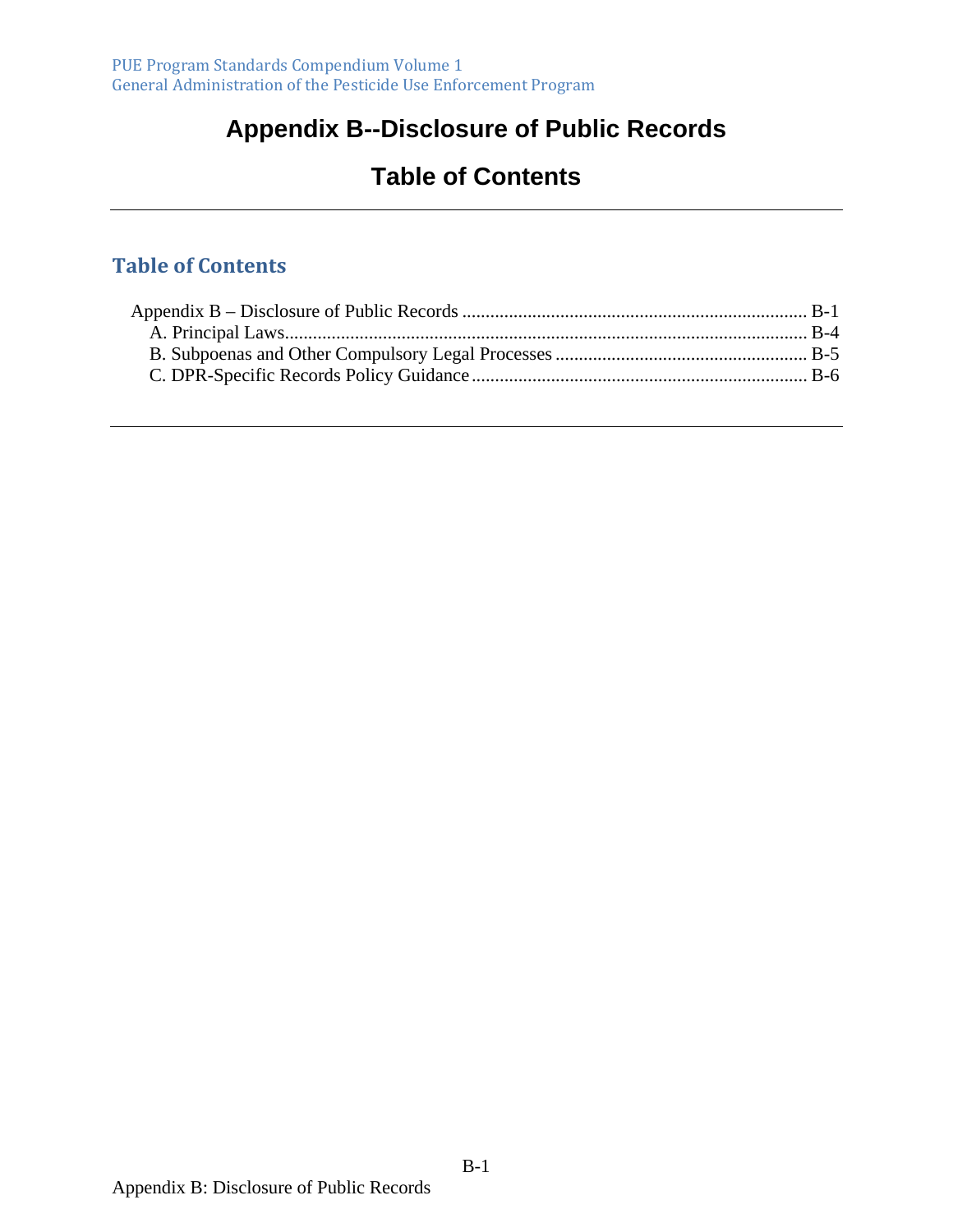# **Appendix B – Disclosure of Public Records**

| <b>Introduction</b>                                    | This section summarizes the laws covering the handling of records and<br>outlines some of the procedures that DPR follows. There are two principle<br>California laws governing the handling of government-held records. These<br>laws are the Public Records Act (PRA) (Government Code section 6250 et<br>seq.) and the Information Practices Act (IPA) (Civil Code section 798 et<br>seq.).                                                                                                                                                                                                                                                                                                |
|--------------------------------------------------------|-----------------------------------------------------------------------------------------------------------------------------------------------------------------------------------------------------------------------------------------------------------------------------------------------------------------------------------------------------------------------------------------------------------------------------------------------------------------------------------------------------------------------------------------------------------------------------------------------------------------------------------------------------------------------------------------------|
|                                                        | In addition, Proposition 59 (Public Records, Open Meetings), passed in 2004,<br>makes the public's right to records a constitutional right and requires that<br>statutes be broadly construed if they further the public's access to records and<br>narrowly construed if they limit that right.                                                                                                                                                                                                                                                                                                                                                                                              |
| <b>CAC</b><br>procedures                               | Each CAC should develop a procedure for handling requests for release of<br>records and have it reviewed by county counsel. DPR is not in a position to<br>provide case-specific legal advice to counties on this issue and only offers the<br>following information as an example of how DPR handles requests for certain<br>records.                                                                                                                                                                                                                                                                                                                                                        |
| <b>Background</b>                                      | It should be presumed initially that all records, regardless of physical<br>form or characteristics, including electronic records held by DPR and<br>CACs, are public. This would include such records as notices of violation<br>and notices of warning. Records relating to pesticide use by any person or<br>agency, county pest control business and individual records, finalized civil<br>penalty actions, cease and desist, seizure or quarantine orders, litigation<br>involving the agency that has been finally adjudicated or otherwise settled,<br>and most correspondence and memoranda. Computer software programs are<br>not considered to be "records" as defined by the IPA. |
| <b>Certain records</b><br>precluded from<br>disclosure | Some records, such as medical information and personnel information, are<br>normally precluded from disclosure (release) to protect the privacy of<br>individuals. In addition, information collected under assurance of<br>confidentiality (confidential business information or trade secrets) may be<br>protected from disclosure, as well. Other records, such as investigation files<br>and some predecisional documents, are permitted to be held in confidence to<br>facilitate efficient operation of the agency. Records may not be withheld from<br>disclosure simply to protect the image or avoid embarrassment of the agency.                                                    |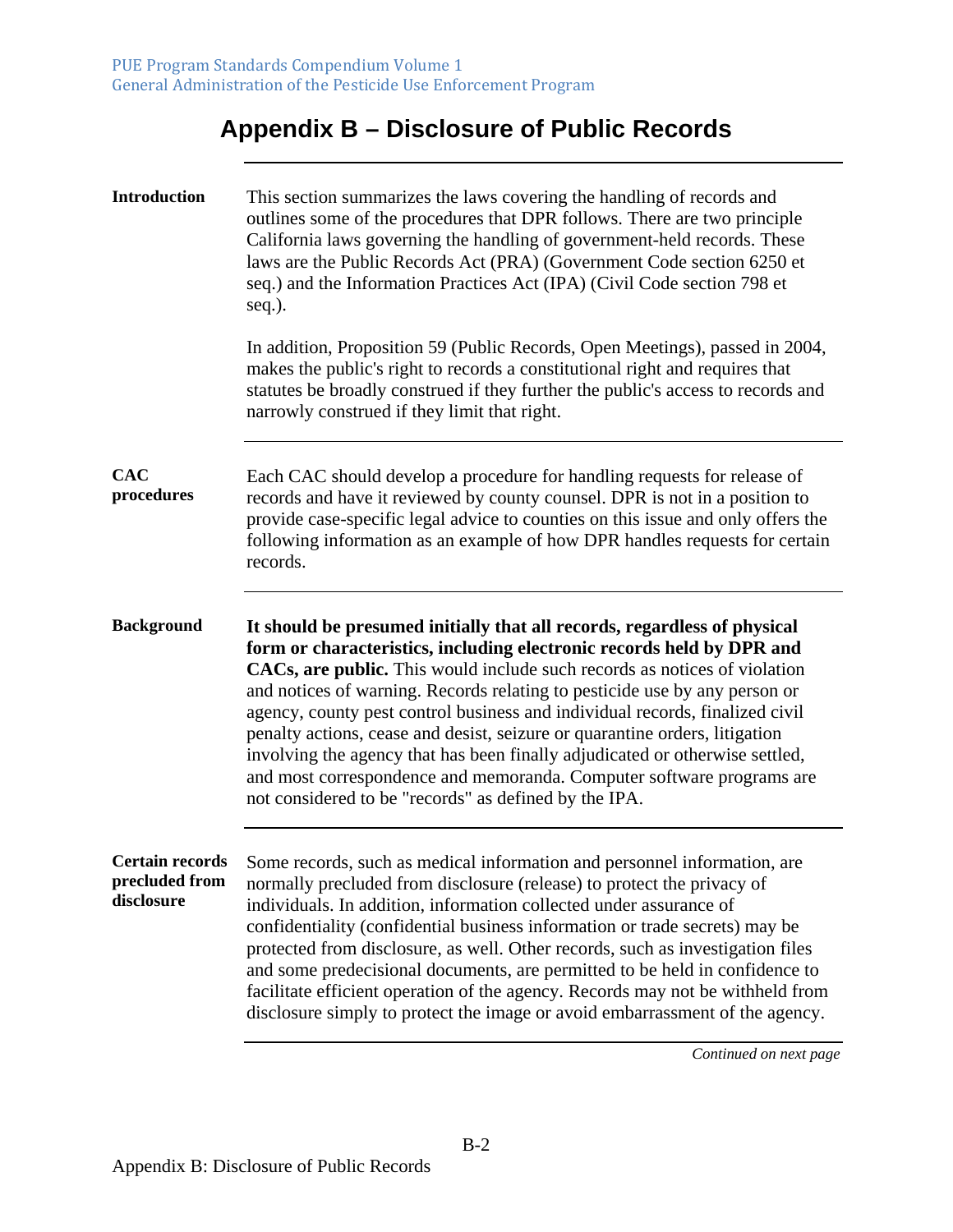| Governmental<br>agencies<br>withholding<br>information | Government Code section 6255 requires agencies to justify withholding any<br>record by showing the record in question is exempt or by making a<br>determination that the facts of the particular case show the public interest<br>served by not disclosing the record clearly outweighs the public interest<br>served by disclosure of the record.                                                                                                                       |
|--------------------------------------------------------|--------------------------------------------------------------------------------------------------------------------------------------------------------------------------------------------------------------------------------------------------------------------------------------------------------------------------------------------------------------------------------------------------------------------------------------------------------------------------|
|                                                        | When the PRA request is in writing and the agency decides to deny the<br>request, in whole or in part, the agency must respond to the requestor in<br>writing within ten days. Included in this section is a sample letter that may be<br>used for withholding a specific document. This sample letter is not<br>appropriate for responding to subpoenas or similar processes as described<br>below. In those cases, you should immediately inform your county counsel.  |
|                                                        | An agency may temporarily postpone or restrict inspection of public                                                                                                                                                                                                                                                                                                                                                                                                      |
|                                                        | records under certain circumstances such as:<br>The records, at the specific time, are required by staff or other agency                                                                                                                                                                                                                                                                                                                                                 |
|                                                        | officials to perform their duties.<br>Supervision of the requester's inspection is, at that specific time, not<br>$\bullet$                                                                                                                                                                                                                                                                                                                                              |
|                                                        | possible.                                                                                                                                                                                                                                                                                                                                                                                                                                                                |
|                                                        | Other members of the public are waiting to inspect the records.<br>$\bullet$                                                                                                                                                                                                                                                                                                                                                                                             |
| <b>Request to</b><br>inspect a public<br>record        | Any person who wishes to inspect a public record or obtain a copy of a public<br>record must identify the record(s) specifically enough so it can be located.<br>CACs may want to assist the requestor in limiting their request to focus on the<br>records actually wanted.                                                                                                                                                                                             |
|                                                        | The PRA requires the requestor to identify the time frame for which records<br>are sought. CACs might also ask the requestor for such things as the<br>particular chemical, a specific incident or incidents pertaining to a particular<br>person or firm. It is not appropriate to ask a requestor about the reason why<br>they want the requested document. The purpose for the request has no bearing<br>on whether the document can be released pursuant to the PRA. |
|                                                        | CACs may require the requestor to send a copy service to make copies if it is<br>a large request that would be a burden for the agency to fulfill.                                                                                                                                                                                                                                                                                                                       |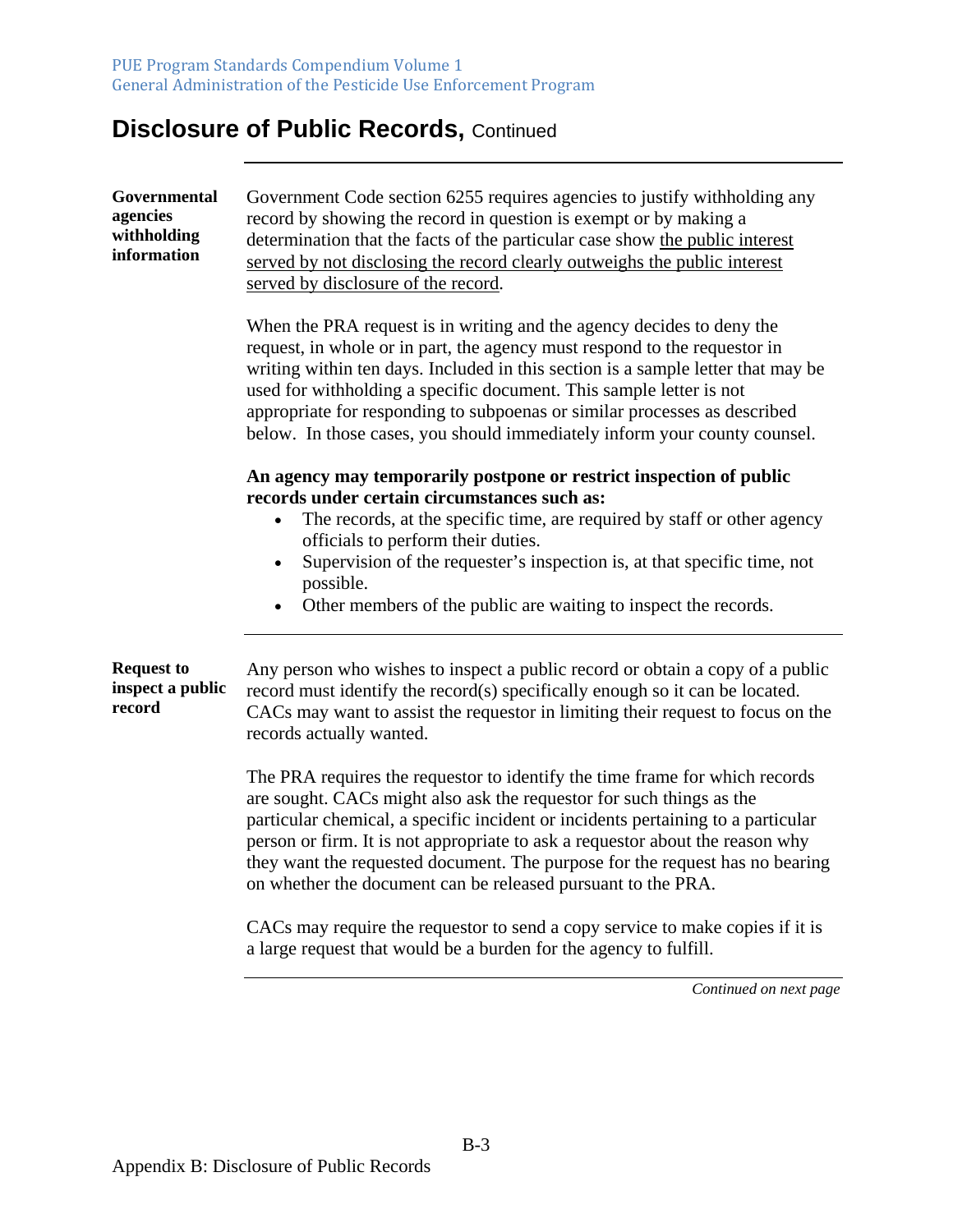| Agency may    | An agency may impose reasonable record inspection procedures such as   |
|---------------|------------------------------------------------------------------------|
| impose record | requiring:                                                             |
| inspection    | Appointments for inspection of public records to ensure supervision of |
| procedures    | the inspection and availability of the records                         |
|               | • Written requests to document more precisely for the record, what     |
|               | records are being requested                                            |
|               | Advance notice as to which records will be inspected so that the       |

- Advance notice as to which records will be inspected so that the agency can have the records available for inspection
- That a staff member be present during the inspection for security of the records

### **A. Principal Laws**

**What the PRA covers**  The PRA covers how State and local government agencies maintain and disclose records. It encourages disclosure, although it contains approximately 30 specific exemptions. It is modeled after the Federal Freedom of Information Act. The agency must determine within ten days of receipt of the request whether to comply with the request and must "immediately" notify the requestor of that determination.

> Some photocopy costs are reimbursable, e.g., **30** cents per page. "Time" costs are not recoverable.

**What the PRA applies to**  The PRA applies only to records that exist at the time the request is made. It does not require that the agency "create" any records. The agency is not required to provide, on an ongoing basis, documents that come into existence in the future.

> The agency may recover the actual costs of services needed to create "custom records" if it chooses to do so.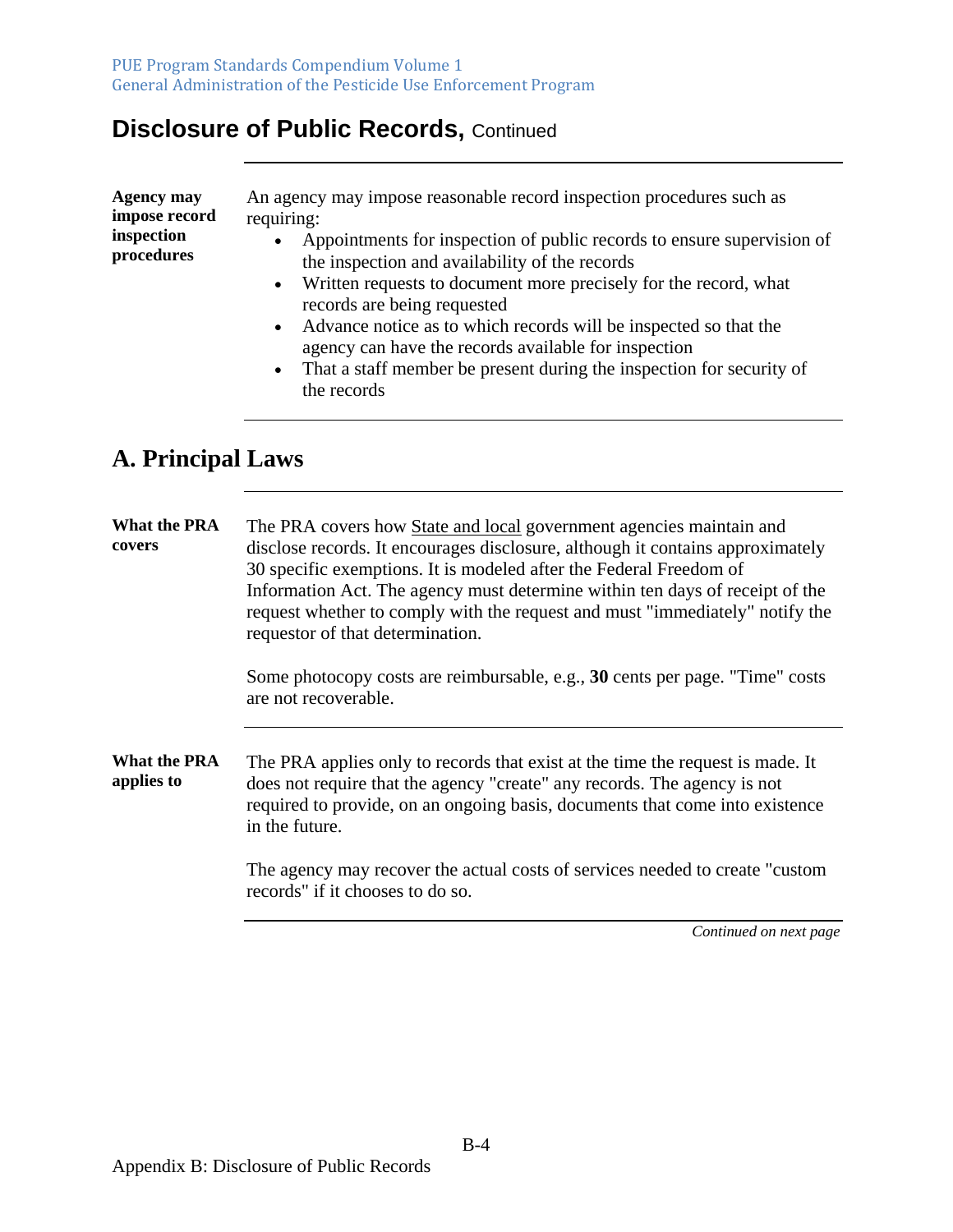#### **What the IPA covers**  CACs, as local governmental agencies, are not subject to the provisions of the IPA but are encouraged to comply with its intent.

The IPA covers how State agencies maintain and disclose records. It is designed to place constraints on how State agencies collect, maintain, and disseminate personal information (as defined by the Act) about individuals. It applies to written records in any form and has approximately 25 conditions of disclosure. An agency must meet one of those conditions before disclosing any personal information covered by the Act. It is patterned after the Federal Privacy Act.

### **B. Subpoenas and Other Compulsory Legal Processes**

| <b>Definition</b>                | "Compulsory legal processes" may include court orders, subpoena for<br>production of records, and the demands for inspection of records related to a<br>lawsuit involving the agency.                                                                                                                                                                                                                                                                                                                                                                                                                                                                                       |
|----------------------------------|-----------------------------------------------------------------------------------------------------------------------------------------------------------------------------------------------------------------------------------------------------------------------------------------------------------------------------------------------------------------------------------------------------------------------------------------------------------------------------------------------------------------------------------------------------------------------------------------------------------------------------------------------------------------------------|
| <b>Applicability</b>             | The PRA and IPA may not be applicable to these processes. The time frame<br>for compliance may be short. An affidavit from the record preparer or<br>"custodian of the records" may be required. This affidavit takes time to<br>prepare, so when it is required, the turnaround time for actual collection of<br>records may be extremely short. Draft documents and documents containing<br>personal information can be demanded. An order may compel the agency to<br>create documents and assemble information. Some costs may be<br>reimbursable. You should follow both the letter and spirit of the order and<br>may want to seek the advice of your county counsel. |
| <b>Release of</b><br>information | Generally, release, pursuant to a compulsory legal process, is not considered<br>"disclosure." The document retains any protected status it may have had. This<br>is important since normally, any disclosure of a record constitutes a waiver of<br>its protected status under the PRA. Disclosure of protected information by the<br>CAC to the respondent as evidence in an ACP proceeding is a disclosure<br>made through a legal proceeding and is required by law; the record retains its<br>protected status and the CAC may refuse to disclose it in the future.                                                                                                    |
|                                  | Continued on next page                                                                                                                                                                                                                                                                                                                                                                                                                                                                                                                                                                                                                                                      |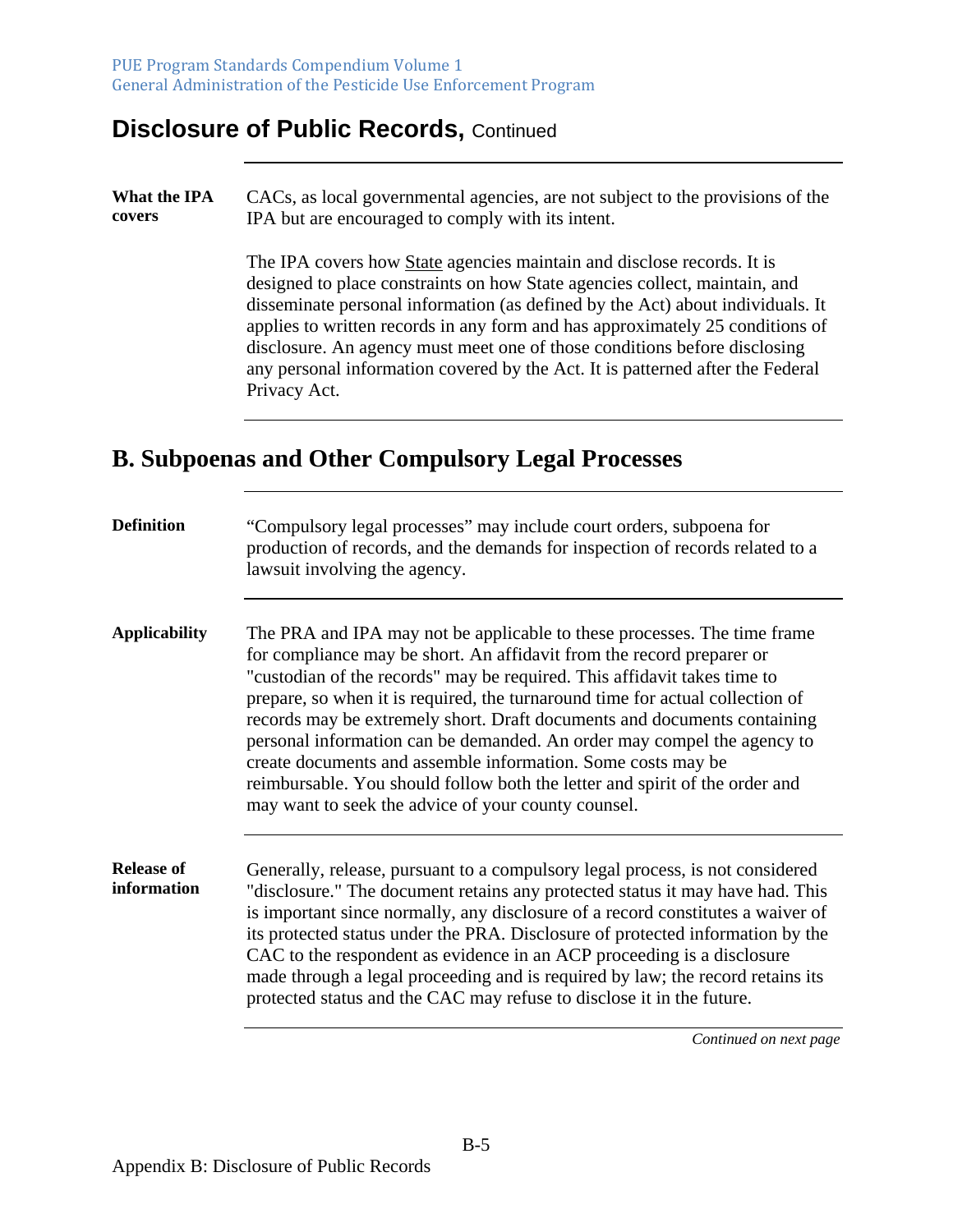# **C. DPR-Specific Records Policy Guidance**

| <b>Introduction</b>                                             | Specific DPR policies relating to records availability for inspection or<br>copying (if requested) follow. These policies reflect certain restrictions<br>necessary to comply with the IPA or an exemption under the PRA. They are<br>presented here for consideration by CACs.                                                                                                                                                                                                                                                                                                                                                      |
|-----------------------------------------------------------------|--------------------------------------------------------------------------------------------------------------------------------------------------------------------------------------------------------------------------------------------------------------------------------------------------------------------------------------------------------------------------------------------------------------------------------------------------------------------------------------------------------------------------------------------------------------------------------------------------------------------------------------|
| <b>Illness reports</b><br>(pesticide-<br>related<br>conditions) | When a request is for a report pertaining to a particular person (or regarding a<br>pesticide episode involving so few persons that their identities are known or<br>easily could be ascertained) and the requester is a member of the public, DPR<br>will release only the name of the exposed person and the name, address, and<br>phone number of the exposed person's physician.                                                                                                                                                                                                                                                 |
|                                                                 | Personal information that identifies or describes the exposed person (i.e., the<br>exposed person's physical description, Social Security number, home address,<br>home telephone number, medical information or diagnosis, and statements<br>made by or attributed to that person) cannot be disclosed by DPR (Civil Code<br>section 1798.24).                                                                                                                                                                                                                                                                                      |
|                                                                 | If the requester is a member of the public who has obtained signed written<br>consent from the exposed person, DPR will release only the personal<br>information authorized by the written consent. The written consent must have<br>been obtained not more than 30 days before the request, or within the time<br>limit agreed to by the exposed person in the written consent (Civil Code<br>section 1798.24[b]). If the requester is the person to whom the record pertains<br>or is that person's representative, such as an attorney, and DPR has received<br>sufficient proof of identity, DPR will release the entire record. |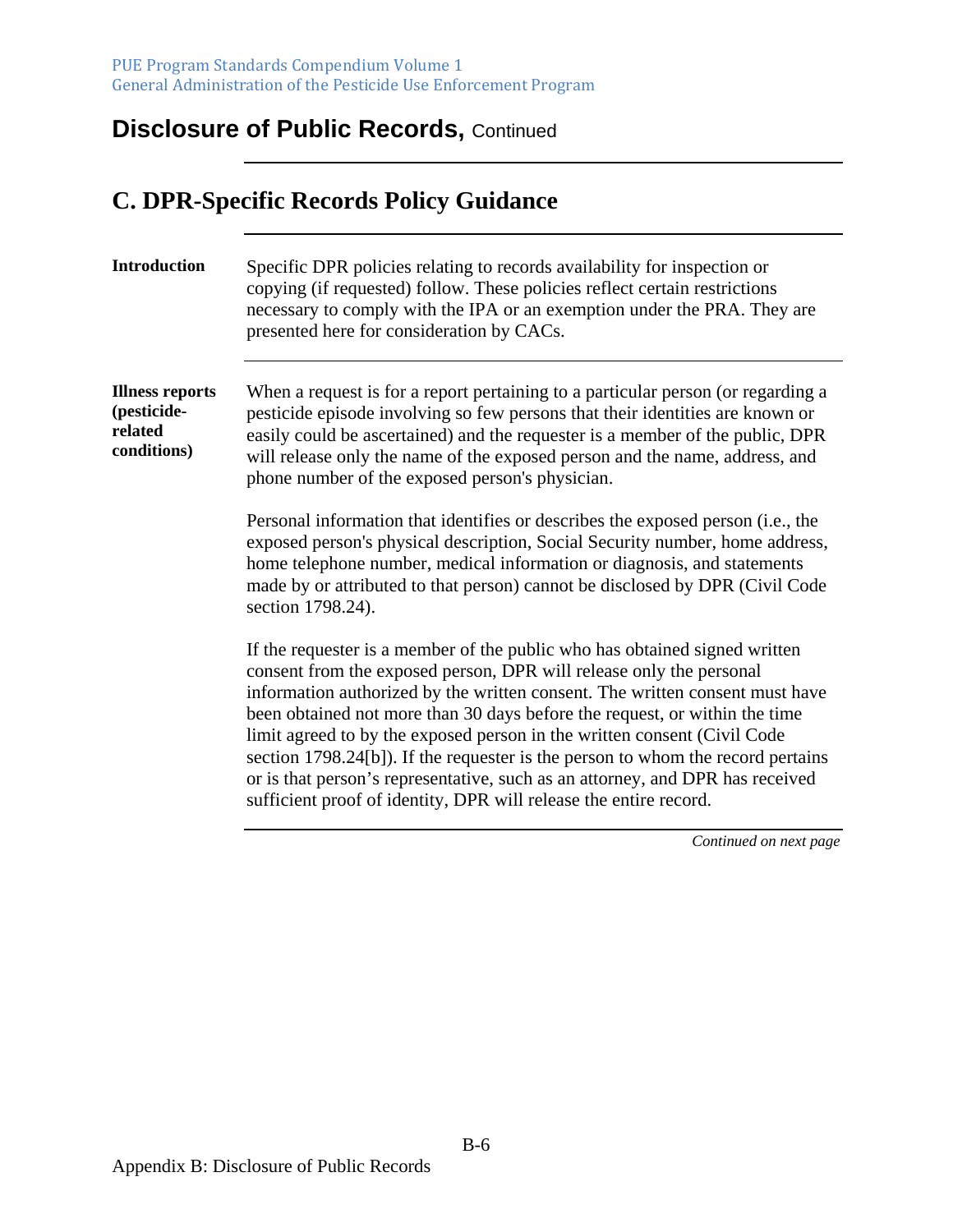**Investigation records**  Generally, DPR will not release files on pending investigations to the public. It is a privilege of the agency to hold these records; usually, there is no violation if released. These records may be released in specific cases where the public interest served by the release clearly outweighs the value to the operation of the agency in retaining it confidential. In addition, documents that find their way into the file that are otherwise public documents, should be released upon request (notices of violation, permits, fumigation summaries, fire department incident reports, etc.). However, with certain statutory exceptions, if any document is released to one person, it must be released to any requestor (Government Code section 6254[f]) and section 6254.5).

> The right not to disclose certain items in investigation files may continue even after the investigation is completed. There are portions of the file that must be protected, for example, medical information or other information the disclosure of which would constitute an invasion of privacy and the identity of confidential informants. Some information in the investigator's narrative report, such as staff analysis of the evidence and recommendations for action, may also be withheld based on the deliberative process privilege.

> Communication between department attorneys concerning the evidence or the case is also protected. Once again, any document that is normally a public document cannot be withheld just because it has been made part of the investigative file. However, unless DPR can identify a public benefit to nondisclosure that outweighs the benefit of disclosure, factual information contained in the file after the file has been closed and an action taken, should be disclosed.

> When the request is for records that involve many persons and the requester has not named the persons or does not know the identities of the persons (i.e., a request for all pesticide episode investigation reports for a certain time period), the personal information regarding the persons to whom the medical information pertains (i.e., person's name, Social Security number, physical description, home address, and telephone number), other than the medical information itself, will be deleted before the records are released. Medical information may be released on the basis there is no invasion of personal privacy because the information disclosed is not linked to the person to whom it pertains (Government Code section 6254(c); Civil Code section 1798.24).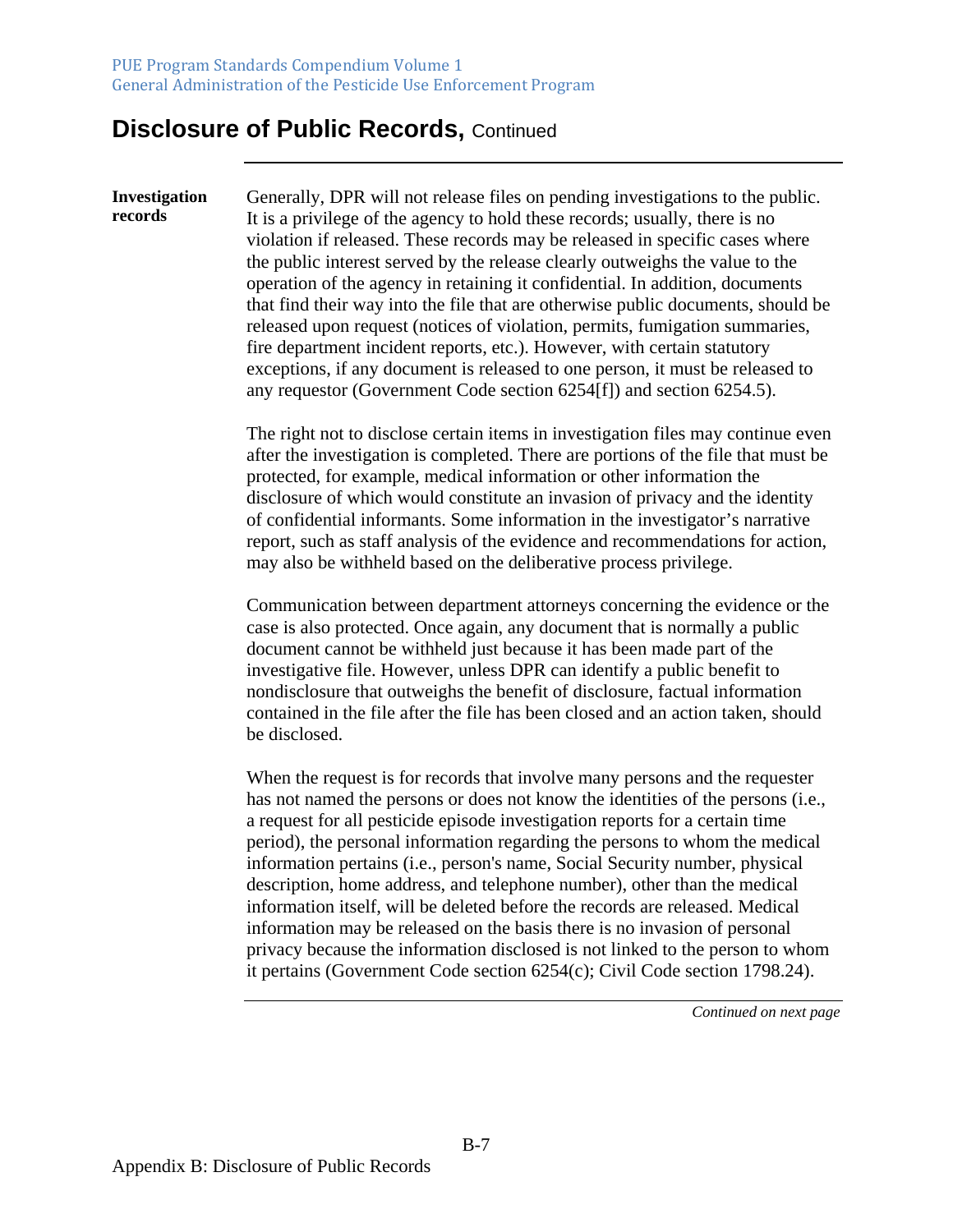| Complaint<br>confidentiality                         | It is DPR's position that under the balancing test required by the catch-all<br>exemption of the PRA, the public interest served by keeping the identity of a<br>complainant from disclosure far outweighs the public's interest in disclosure.<br>This position is supported by case law in California (City of San Jose v. The<br>Superior Court (1999), 74 Cal. App. 4th 1008). The rationale used to protect<br>the complainants in each of these cases is clearly applicable to the pesticide<br>setting. The identity of a person making a formal employee complaint is<br>required to be protected, unless the complainant specifically requests that it be<br>released (Labor Code section 6309).                                                                                                                                                                                                                            |
|------------------------------------------------------|--------------------------------------------------------------------------------------------------------------------------------------------------------------------------------------------------------------------------------------------------------------------------------------------------------------------------------------------------------------------------------------------------------------------------------------------------------------------------------------------------------------------------------------------------------------------------------------------------------------------------------------------------------------------------------------------------------------------------------------------------------------------------------------------------------------------------------------------------------------------------------------------------------------------------------------|
|                                                      | Case law in California protects the name, address, and statements of a<br>confidential informant (Government Code section 6255). There are several<br>simple procedures that may be followed to protect the confidentially of an<br>individual who requests it or when it is otherwise required:<br>Avoid including the name of the complainant in any investigative<br>report.<br>If reference to the complainant is necessary to the narrative, simply<br>state "a complaint was received."<br>The statements of the complainant can be included in the report<br>without referencing the fact that he/she was the initial complainant.<br>If the issue comes to a hearing and the case can be made against the<br>respondent without the testimony of the complainant, there is no need<br>to release any information concerning the complaint or the identity of<br>the complainant to the respondent as part of the proceeding. |
| <b>Permits and</b><br>notices to apply<br>pesticides | DPR is not aware of previous written policy relating to disclosure of permits<br>and notices of intent for either agricultural or structural (fumigation)<br>applications.                                                                                                                                                                                                                                                                                                                                                                                                                                                                                                                                                                                                                                                                                                                                                           |
| Pesticide use<br>reports                             | Pesticide use reports are a public record. This issue was decided by the courts<br>in a 1971 case (Uribe v. Howie, 19 C.A.3d 194; 96 Cal.Rptr.493) in which a<br>farmworker with physical disorders attributed to pesticides was refused<br>permission to inspect monthly pesticide use reports by the CAC. On appeal,<br>the court pointed out that no trade secrets were involved, the reports could not<br>be deemed to be within the crop report or law enforcement exemptions of<br>Government Code section 6254, and that the public interest lay more in<br>disclosure.                                                                                                                                                                                                                                                                                                                                                       |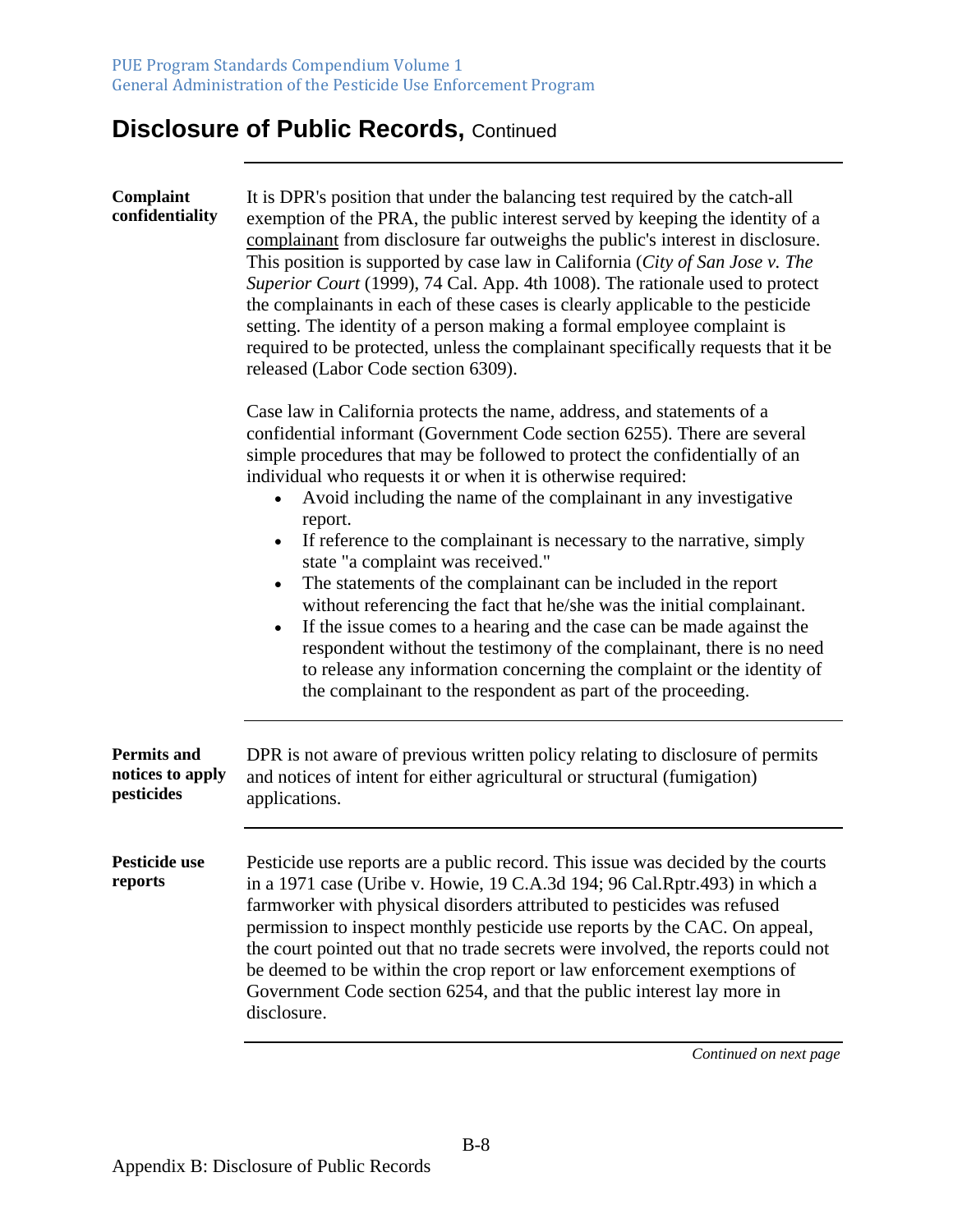| <b>Confidential</b><br>records | The following documents are protected from disclosure and are not open to<br>inspection by the public:<br>Personnel files. Their disclosure may constitute an unwarranted<br>invasion of personal privacy (Government Code section 6254[c]).<br>Records of complaints. The name, address, and statements of a<br>confidential informant are protected (Government Code section<br>6254[f]). See <i>Complaints</i> above for more information.<br>Preliminary drafts, notes, or interagency or intra-agency memos which<br>are not retained in the ordinary course of business, provided the public<br>interest in withholding the records clearly outweighs the public<br>interest in disclosure (Government Code section $6254(a)$ ). If these<br>records are retained, they are presumed to have been retained in the<br>ordinary course of business, and are not protected from disclosure.<br>Data designated as a trade secret pursuant to Government Code<br>section 6254.2 (related to pesticide safety and efficacy data) and<br>Government Code section 6254.7 (related to air pollution control<br>data). DPR's legal staff will make the determination as to whether a<br>particular document is a trade secret. This issue comes up mainly with<br>registration data.<br>Information acquired in confidence where the public interest served<br>by not making the record public clearly outweighs the public interest<br>in disclosure (Evidence Code section 1040[b][2] and Government<br>Code sections 6254 [f] and 6255). DPR's legal staff will make the |
|--------------------------------|--------------------------------------------------------------------------------------------------------------------------------------------------------------------------------------------------------------------------------------------------------------------------------------------------------------------------------------------------------------------------------------------------------------------------------------------------------------------------------------------------------------------------------------------------------------------------------------------------------------------------------------------------------------------------------------------------------------------------------------------------------------------------------------------------------------------------------------------------------------------------------------------------------------------------------------------------------------------------------------------------------------------------------------------------------------------------------------------------------------------------------------------------------------------------------------------------------------------------------------------------------------------------------------------------------------------------------------------------------------------------------------------------------------------------------------------------------------------------------------------------------------------------------------------------------------------------|
|                                | determination in these cases.<br><b>NOTE:</b> Records that are protected from public disclosure may be released to                                                                                                                                                                                                                                                                                                                                                                                                                                                                                                                                                                                                                                                                                                                                                                                                                                                                                                                                                                                                                                                                                                                                                                                                                                                                                                                                                                                                                                                       |
|                                | other agencies that agree to treat the material as confidential without losing                                                                                                                                                                                                                                                                                                                                                                                                                                                                                                                                                                                                                                                                                                                                                                                                                                                                                                                                                                                                                                                                                                                                                                                                                                                                                                                                                                                                                                                                                           |

*Continued on next page* 

their protected status.